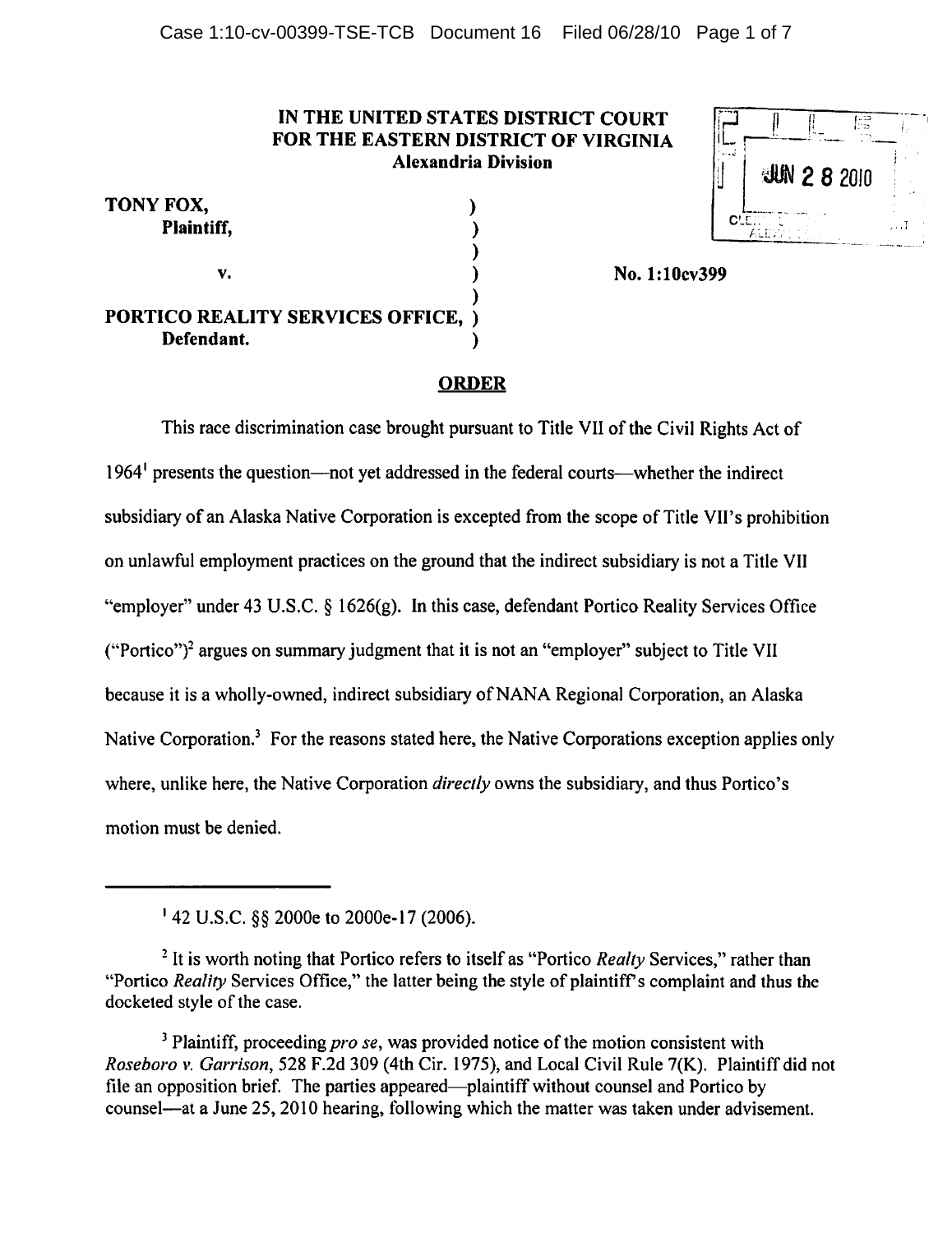The following undisputed facts are pertinent to Portico's motion for summary

judgment: 4

- 1. Plaintiff, an African-American male, is a resident of Virginia.
- 2. Portico—an Alaska limited liability company with its principal place of business in Manassas, Virginia—has one sole member, Qivliq LLC.<sup>5</sup> Qivliq LLC, in turn, is a wholly-owned subsidiary of NANA Development Corporation, which is a wholly-owned subsidiary of NANA Regional Corporation. NANA Regional Corporation is an Alaska Native Regional Corporation formed pursuant to the Alaska Native Claims Settlement Act. In sum, therefore, Portico is an indirect subsidiary of NANA Regional Corporation.
- 3. Plaintiff alleges in his complaint that he was hired to serve as a foreman at Portico's Manassas, Virginia office on September 19, 2007. While employed by Portico, plaintiff was allegedly treated differently from other non-African-American employees in that, inter alia, he (i) was not given a company vehicle, (ii) was not reimbursed for travel expenses, (iii) was not given an opportunity to work as a foreman, despite being hired for that position, (iv) was forced to work through his lunch breaks, (v) was the subject of numerous offensive racial remarks, and (vi) was not given a regularly-scheduled pay raise. Plaintiff alleges that he was wrongfully and discriminatorily discharged on October 12,2009.
- 4. Following the denial of his administrative claim by the Equal Employment Opportunity Commission and the issuance of a right to sue letter, plaintiff on April 21, 2010, filed a complaint alleging discrimination on the basis of race, in violation of Title VII of the Civil Rights Act of 1964.

Title VII of the Civil Rights Act of 1964 makes it unlawful for any "employer," as

defined by Title VII,

<sup>4</sup> The facts stated herein are derived from the exhibits filed in support of Portico's motion for summary judgment, namely (i) the Equal Employment Opportunity Commission letter determination of plaintiff's administrative claim, and (ii) an affidavit by Douglas Krause. Portico's Vice President and General Manager. These facts are undisputed, as plaintiff filed neither an opposition brief nor other evidence controverting Portico's evidence.

<sup>5</sup> According to the Alaska Corporations, Business and Professional Licensing Division, Qivliq LLC is headquartered in Herndon, Virginia.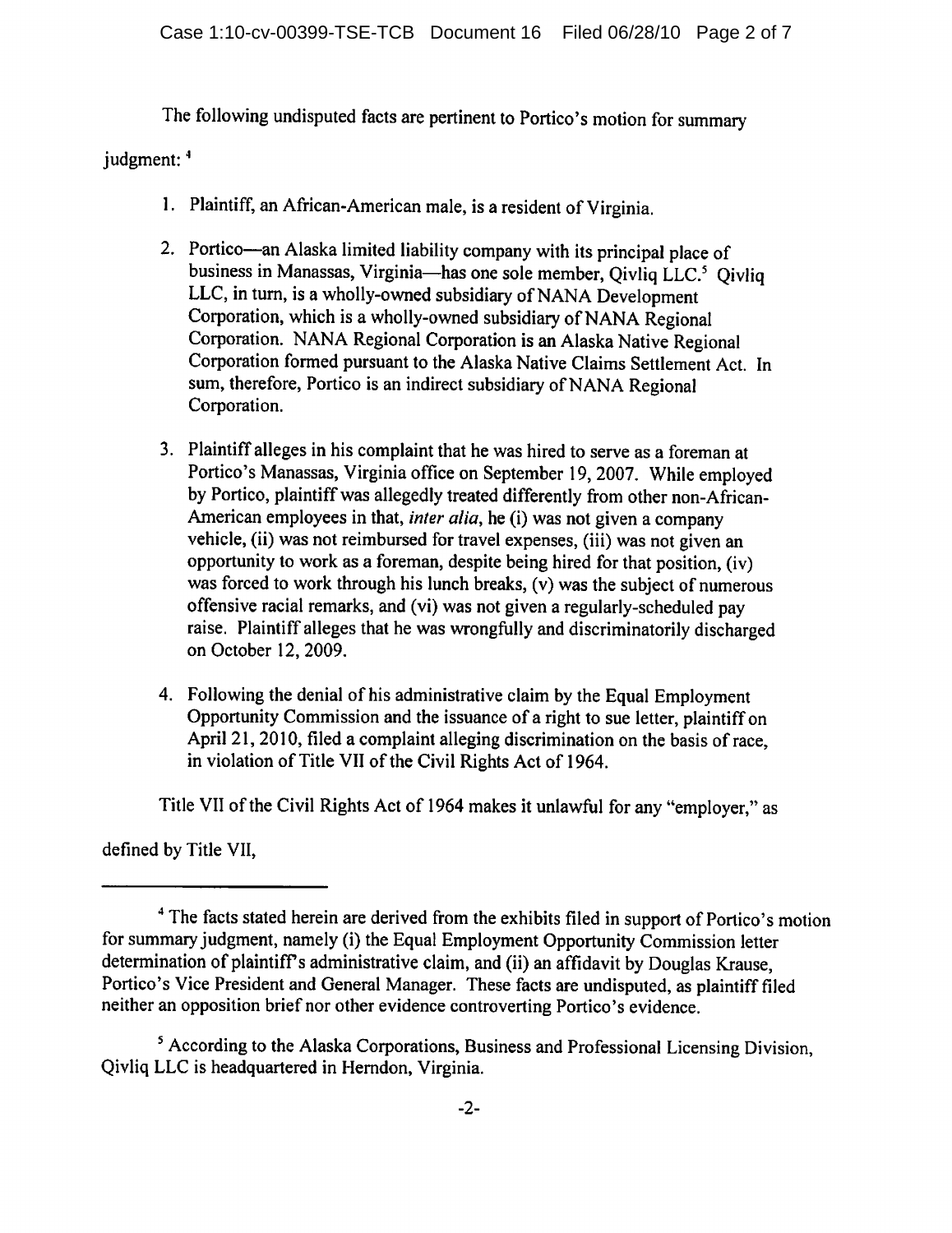(1) to fail or refuse to hire or to discharge any individual, or otherwise to discriminate against any individual with respect to his compensation, terms, conditions, or privileges of employment, because of such individual's race, color, religion, sex, or national origin; or

(2) to limit, segregate, or classify his employees or applicants for employment in any way which would deprive or tend to deprive any individual of employment opportunities or otherwise adversely affect his status as an employee, because of such individual's race, color, religion, sex, or national origin.

42 U.S.C. § 2000e-2(a). Title VII generally defines the term "employer" to be "a person engaged

in an industry affecting commerce who has fifteen or more employees." Id.  $\S 2000e(b)(1)$ .

Notably, however, certain groups and entities—namely wholly-owned government corporations,

Indian tribes, and bona fide private membership clubs—are statutorily excepted from the scope

of Title VII because they are not considered to be "employers" under 42 U.S.C. § 2000e(b)(l)-

(2).

Pertinent here is the statutory exception for Alaska Native Corporations created under the

Alaska Native Claims Settlement Act ("ANCSA"),<sup>6</sup> which exception states, as follows:

For the purposes of implementation of the Civil Rights Act of 1964, a Native Corporation and corporations, partnerships, joint ventures, trusts, or affiliates in which the Native Corporation owns not less than 25 per centum of the equity shall be within the class of entities excluded from the definition of "employer" by [42 USCS  $\S$  2000e(b)(1)], as amended, or successor statutes.

43 U.S.C. § 1626(g). Notably, the Supreme Court has held that the analogous Title VII exception for Native American tribes must be construed narrowly and consistently with the "clear congressional sentiment that an Indian preference in the narrow context of tribal or reservation-related employment d[oes] not constitute racial discrimination of the type otherwise proscribed." Morton v. Mancari, 417 U.S. 535, 547-48 (1974). Likewise, courts have

 $6$  Pub. L. No. 92-203, 85 Stat. 688 (1971) (codified as amended at 43 U.S.C.  $88$ 1601-1629a (2006)).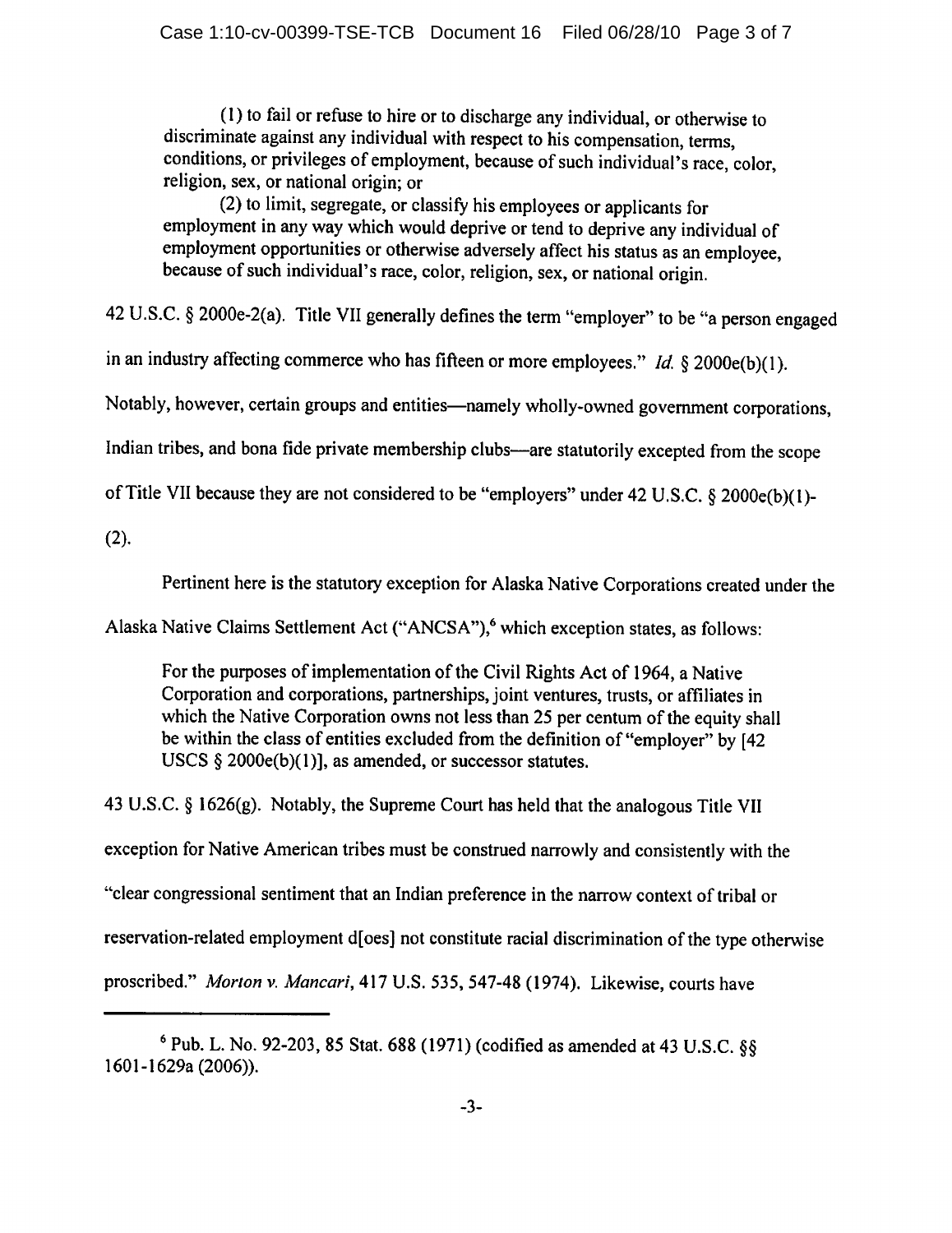#### Case 1:10-cv-00399-TSE-TCB Document 16 Filed 06/28/10 Page 4 of 7

recognized that the purpose of the Native Corporations exception was to permit hiring favoritism toward Alaska Natives without violating Title VII. See, e.g., Malabed v. N. Slope Borough, 42 F. Supp. 2d 927, 934 (D. Alaska 1999). Accordingly, as Alaska Natives and Native Americans are treated comparably under federal law,<sup>7</sup> and the Title VII exceptions for Native American tribes and Alaska Native Corporations share a common purpose, it is appropriate to construe the Native Corporations exception narrowly as well. See Pearson v. Chugach Gov't Servs., 669 F. Supp. 2d 467, 470-73 (D. Del. 2009) (concluding that Native Corporations Title VII exception is analogous to Native American tribes Title VII exception).

By its plain terms,  $\S 1626(g)$  excepts from the Title VII definition of "employer" only (i) "Native Corporations," and (ii) "corporations, partnerships, joint ventures, trusts, or affiliates in which the Native Corporation owns not less than 25 per centum of the equity." 43 U.S.C. § 1626(g) (emphasis added). With respect to the latter category, a Native Corporation's indirect ownership interest in a subsidiary is insufficient to trigger the statutory exception for three reasons. First, it is notable that  $\S 1626(e)$  specifically references both direct and indirect subsidiary corporations in setting forth the requirements for "minority and economically disadvantaged business enterprise" status, yet  $\S 1626(g)$  does not. The express inclusion of indirect subsidiaries in § 1626(e) and the absence of comparable language in § 1626(g) is significant, as "it is generally presumed that Congress acts intentionally and purposefully in the

<sup>&</sup>lt;sup>7</sup> See, e.g., 43 U.S.C. § 1626(d) ("Notwithstanding any other provision of law, Alaska Natives shall remain eligible for all Federal Indian programs on the same basis as other Native Americans."); Doe v. Kamehameha Schools/Bernice Pauahi Bishop Estate, 470 F.3d 827, 851-52 (9th Cir. 2006) (citing statutes in which Congress has defined terms "Indian," "native," "Native American," and "tribal organization" to include people who are not members of federallyrecognized tribes, such as Alaska Natives).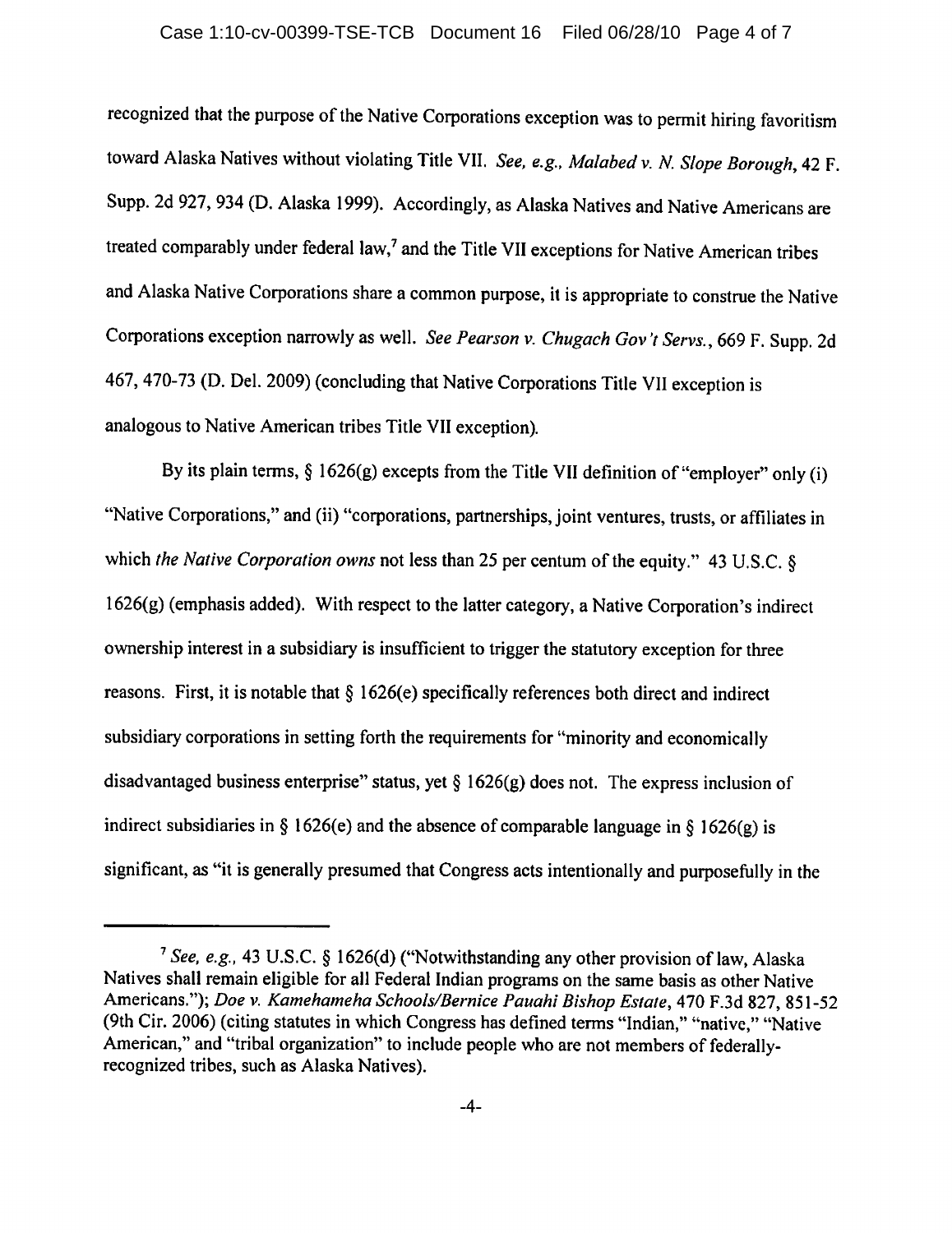#### Case 1:10-cv-00399-TSE-TCB Document 16 Filed 06/28/10 Page 5 of 7

disparate inclusion or exclusion." Soliman v. Gonzales, 419 F.3d 276, 283 (4th Cir. 2005). Second, NANA Regional Corporation does not legally own any part of Portico through intermediary subsidiaries. As the Supreme Court has held in another context, "[a] corporate parent which owns the shares of a subsidiary does not, for that reason alone, own or have legal title to the assets of the subsidiary; and, it follows with even greater force, the parent does not own or have legal title to the subsidiaries of the subsidiary." Dole Food Co. v. Patrickson, 538 U.S. 468, 475 (2003).<sup>8</sup> Third, practical and public policy considerations further support a direct ownership requirement. Specifically, if an indirect ownership relationship were sufficient, downstream subsidiaries might exploit the statutory exception and evade Title VII's requirements by ceding twenty-percent ownership to a Native Corporation holding company.<sup>9</sup> Furthermore, if a Native Corporation owns fifty percent of Subsidiary A, which in turn owns fifty percent of Subsidiary B, it would make little sense to hold that the Native Corporation owns twenty-five percent of Subsidiary B, notwithstanding that such an argument is foreclosed by the Supreme Court's holding in Dole Food Co. Accordingly, it is clear that the Native Corporation exception applies to subsidiaries only where the Native Corporation directly owns the subsidiary.

These principles, applied here, compel the conclusion that Portico is neither a Native Corporation nor a subsidiary owned by a Native Corporation, and thus is not excepted from the

<sup>&</sup>lt;sup>8</sup> It is worth noting that the Supreme Court relies on 1 Fletcher Cyclopedia of the Law of Private Corporations § 31, at 514 (rev. ed. 1999), for the proposition that "[t]he properties of two corporations are distinct, though the same shareholders own or control both. A holding corporation does not own the subsidiary's property."

<sup>&</sup>lt;sup>9</sup> See Pearson, 669 F. Supp. 2d at 472 ("With the growth of the ANCs, the effect of ANCs exemption has reached far beyond a Native American employment preference.... This evolution of ANCs into open-market interstate commercial organizations, including employment of non-Native Americans, raises new questions about the scope of the ANC exemption.").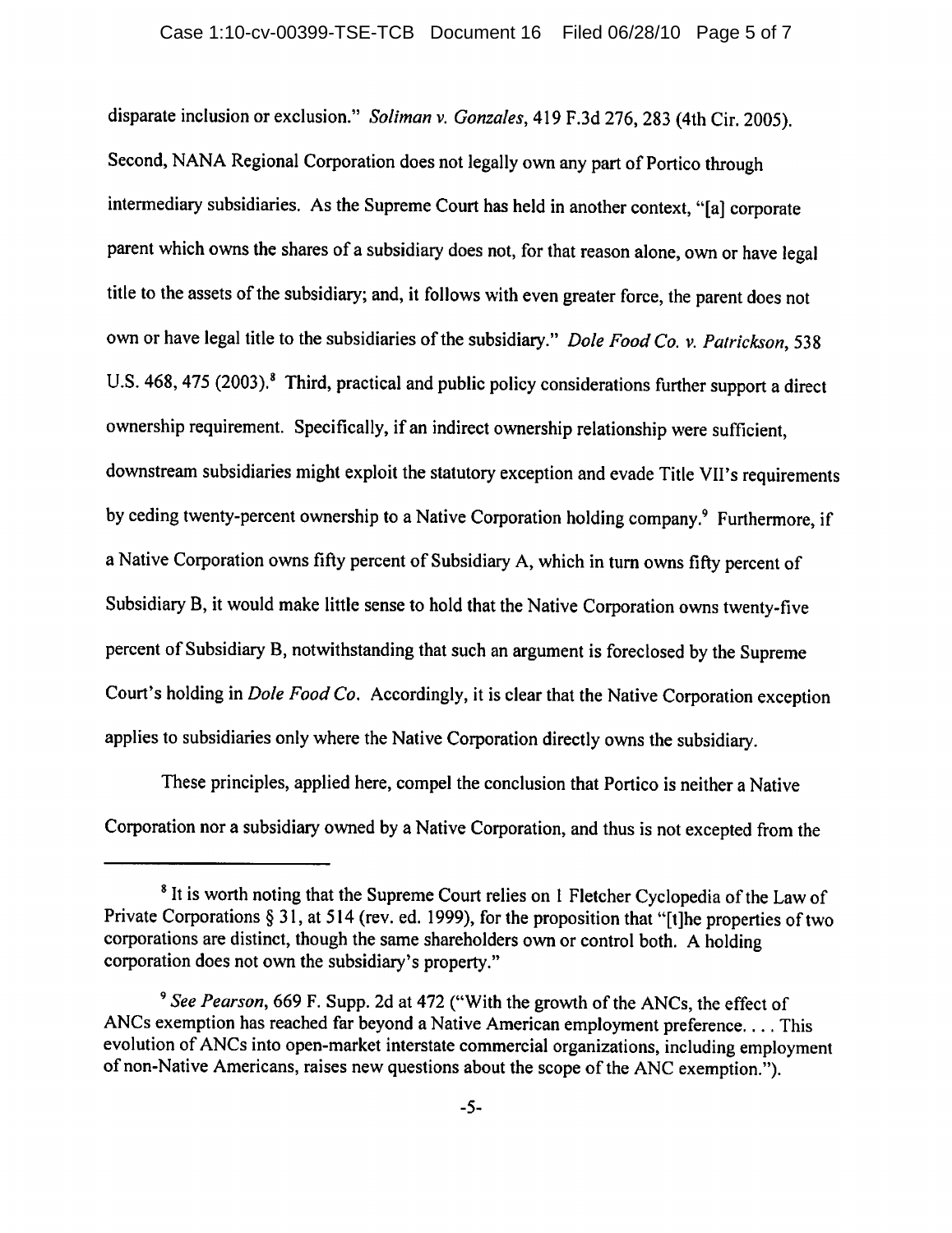scope of Title VII under § 1626(g). To begin with, although Portico is an Alaska limited liability company, Portico presents no evidence—and indeed does not contend—that it is itself a Native Corporation, as defined by the ANCSA. See 43 U.S.C. § 1602. Moreover, the summary judgment record makes clear that NANA Regional Corporation—the only corporate entity said to be a Native Corporation in this case—does not hold a *direct* ownership stake in Portico. Instead, NANA Regional Corporation can only be said to own Portico indirectly. In other words, NANA Regional Corporation owns NANA Development Corporation, which in turn owns Qivliq LLC, which in turn owns Portico. See Fairchild Dornier GmbH v. Official Comm. of Unsecured Creditors (In re Dormer Aviation (N. Am.), Inc.), 453 F.3d 225, 229 & n.l (4th Cir. 2006) (explaining indirect subsidiary relationship). This indirect, twice-removed corporate relationship between NANA Regional Corporation and Portico does not satisfy § 1626(g) on the ground that "[a] corporate parent which owns the shares of a subsidiary does not, for that reason alone, own or have legal title to the assets of the subsidiary; and, it follows with even greater force, the parent does not own or have legal title to the subsidiaries of the subsidiary." Dole Food Co., 538 U.S. at 475. Moreover, to hold otherwise would permit subsidiaries of subsidiaries of subsidiaries—which are only tenuously related to a Native Corporation and indeed may not even operate in Alaska—to evade Title VII's prohibition on employment discrimination, thereby contravening the purposes of both the ANCSA and Title VII. In this regard, it is worth emphasizing that Portico and its sole member, Qivliq LLC, are corporate entities with their principal places of business in Virginia. Thus, because Portico is neither an Alaska Native Corporation nor a direct subsidiary corporation of an Alaska Native Corporation, the Native Corporations exception does not apply.

-6-